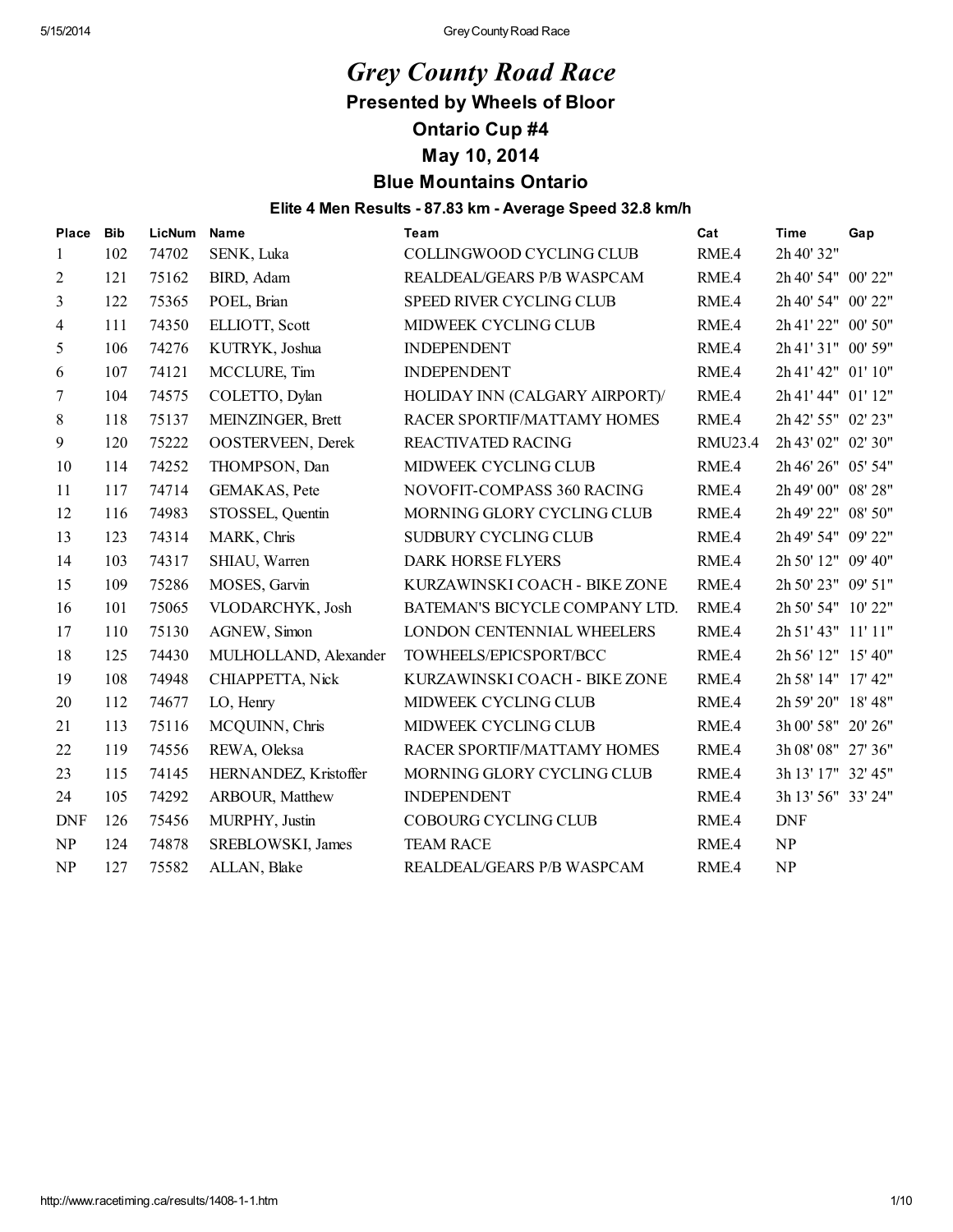# *Grey County Road Race*

Presented by Wheels of Bloor

Ontario Cup #4

May 10, 2014

## Blue Mountains Ontario

### Master 3 Men Results - 87.83 km - Average Speed 31.7 km/h

| Place | <b>Bib</b> | LicNum | <b>Name</b>        | Team                                  | Cat    | <b>Time</b>        | Gap |
|-------|------------|--------|--------------------|---------------------------------------|--------|--------------------|-----|
| 1     | 344        | 74400  | RUSINEK, Jacques   | PEDALINX ZUCK BIKES                   | RMMB.3 | 2h 46' 11"         |     |
| 2     | 328        | 75352  | GANDY, Kevin       | MORNING GLORY CYCLING CLUB            | RMMB.3 | 2h 46' 59" 00' 48" |     |
| 3     | 350        | 74839  | BELANGER, Michael  | WHEELS OF BLOOR/GRAYWOOD DEVEL RMMA.3 |        | 2h 47' 02" 00' 51" |     |
| 4     | 318        | 74991  | THOMAS, Steven     | <b>EURO-SPORTS</b>                    | RMMB.3 | 2h 47' 05" 00' 54" |     |
| 5     | 315        | 75753  | FARAONE, Gabe      | ERACE CANCER CYCLING TEAM P/B         | RMMB.3 | 2h 47' 05" 00' 54" |     |
| 6     | 354        | 75230  | SCRIUBA, Ciprian   | WHEELS OF BLOOR/GRAYWOOD DEVEL RMMB.3 |        | 2h 47' 23" 01' 12" |     |
| 7     | 333        | 74112  | MANLEY, Robin      | MORNING GLORY CYCLING CLUB            | RMMC.3 | 2h 47' 23" 01' 12" |     |
| 8     | 347        | 74641  | PATTE, Mike        | THE HUB RACE TEAM                     | RMMA.3 | 2h 47' 25" 01' 14" |     |
| 9     | 336        | 75472  | PEARCE, Mikel      | MORNING GLORY CYCLING CLUB            | RMMB.3 | 2h 47' 45" 01' 34" |     |
| 10    | 345        | 75152  | EDEY, Mark         | REALDEAL/GEARS P/B WASPCAM            | RMMA.3 | 2h 47' 52" 01' 41" |     |
| 11    | 317        | 74908  | HENDRYCKS, David   | <b>EURO-SPORTS</b>                    | RMMC.3 | 2h 47' 54" 01' 43" |     |
| 12    | 324        | 74268  | GRIFFIN, Tim       | LAPDOGS CYCLING CLUB                  | RMMB.3 | 2h 47' 54" 01' 43" |     |
| 13    | 342        | 74258  | BARTOLO, Richard   | NOVOFIT-COMPASS 360 RACING            | RMMB.3 | 2h 47' 54" 01' 43" |     |
| 14    | 335        | 75231  | NELLA, Rob         | MORNING GLORY CYCLING CLUB            | RMMB.3 | 2h 47' 54" 01' 43" |     |
| 15    | 321        | 75453  | SMITH, Paul        | <b>INDEPENDENT</b>                    | RMMB.3 | 2h 48' 30" 02' 19" |     |
| 16    | 330        | 74131  | HORCHIK, Dan       | MORNING GLORY CYCLING CLUB            | RMMD.3 | 2h 48' 32" 02' 21" |     |
| 17    | 320        | 74141  | POLLETT, Chris     | <b>INDEPENDENT</b>                    | RMMA.3 | 2h 48' 35" 02' 24" |     |
| 18    | 334        | 74423  | NEAL, Jim          | MORNING GLORY CYCLING CLUB            | RMMC.3 | 2h 48' 37" 02' 26" |     |
| 19    | 316        | 74529  | DAINTY, William    | ESTEEMTRAINING.COM                    | RMMB.3 | 2h 48' 43" 02' 32" |     |
| 20    | 332        | 75744  | KEAST, Brad        | MORNING GLORY CYCLING CLUB            | RMMA.3 | 2h 48' 47" 02' 36" |     |
| 21    | 331        | 74460  | KATS, Vadim        | MORNING GLORY CYCLING CLUB            | RMMB.3 | 2h 49' 03" 02' 52" |     |
| 22    | 329        | 74625  | GOSTOVIC, Patrick  | MORNING GLORY CYCLING CLUB            | RMMB.3 | 2h 49' 08" 02' 57" |     |
| 23    | 305        | 75239  | <b>BOWE, Brett</b> | CHAIN REACTION BICYCLES/TWIN P        | RMMC.3 | 2h 49' 13" 03' 02" |     |
| 24    | 327        | 74224  | ZDYB, Sebastian    | MIDWEEK CYCLING CLUB                  | RMMA.3 | 2h 49' 59" 03' 48" |     |
| 25    | 312        | 75653  | KAMIEL, Mitchell   | D'ORNELLAS CYCLING CLUB               | RMMD.3 | 2h 52' 59" 06' 48" |     |
| 26    | 339        | 74408  | HALLS, Sam         | NEWMARKET EAGLES CYCLING CLUB         | RMMC.3 | 2h 53' 38" 07' 27" |     |
| 27    | 307        | 75105  | ROUSSEAU, Joe      | COACHCHRIS.CA/TEDVELIKONJA/TRU        | RMMB.3 | 2h 53' 53" 07' 42" |     |
| 28    | 356        | 74796  | SCHERBERGER, Aiken | TREK STORE C.C.                       | RMMC.3 | 2h 54' 18" 08' 07" |     |
| 29    | 348        | 75662  | BOILEAU, Robert    | THUNDER BAY CYCLING CLUB              | RMMD.3 | 2h 56' 30" 10' 19" |     |
| 30    | 346        | 74640  | KRUCKER, Andrew    | SPEED RIVER CYCLING CLUB              | RMMC.3 | 2h 56' 58" 10' 47" |     |
| 31    | 306        | 75483  | SIMONOVIC, Alex    | CHAIN REACTION BICYCLES/TWIN P        | RMMC.3 | 2h 57' 43" 11' 32" |     |
| 32    | 341        | 74108  | LUNDENBERG, Daniel | NEWMARKET EAGLES CYCLING CLUB         | RMMC.3 | 2h 58' 07" 11' 56" |     |
| 33    | 309        | 74251  | OEGEMA, Bernie     | COLLINGWOOD CYCLING CLUB              | RMMC.3 | 2h 58' 12" 12' 01" |     |
| 34    | 308        | 74465  | DANIELL, Doug      | COLLINGWOOD CYCLING CLUB              | RMMB.3 | 2h 58' 17" 12' 06" |     |
| 35    | 323        | 74419  | CHONG, David       | LAPDOGS CYCLING CLUB                  | RMMC.3 | 2h 58' 27" 12' 16" |     |
| 36    | 311        | 74387  | FERNANDES, Larsen  | D'ORNELLAS CYCLING CLUB               | RMMB.3 | 3h 00' 26" 14' 15" |     |
| 37    | 340        | 74147  | HOPPER, Mark       | NEWMARKET EAGLES CYCLING CLUB         | RMMC.3 | 3h 01' 32" 15' 21" |     |
| 38    | 325        | 75148  | BUCKLEY, Tim       | MIDWEEK CYCLING CLUB                  | RMMD.3 | 3h 03' 37" 17' 26" |     |
| 39    | 351        | 75196  | CABEZAS, Jorge     | WHEELS OF BLOOR/GRAYWOOD DEVEL RMMB.3 |        | 3h 04' 07" 17' 56" |     |
| 40    | 338        | 75402  | WELSH, John        | MORNING GLORY CYCLING CLUB            | RMMC.3 | 3h 04' 18" 18' 07" |     |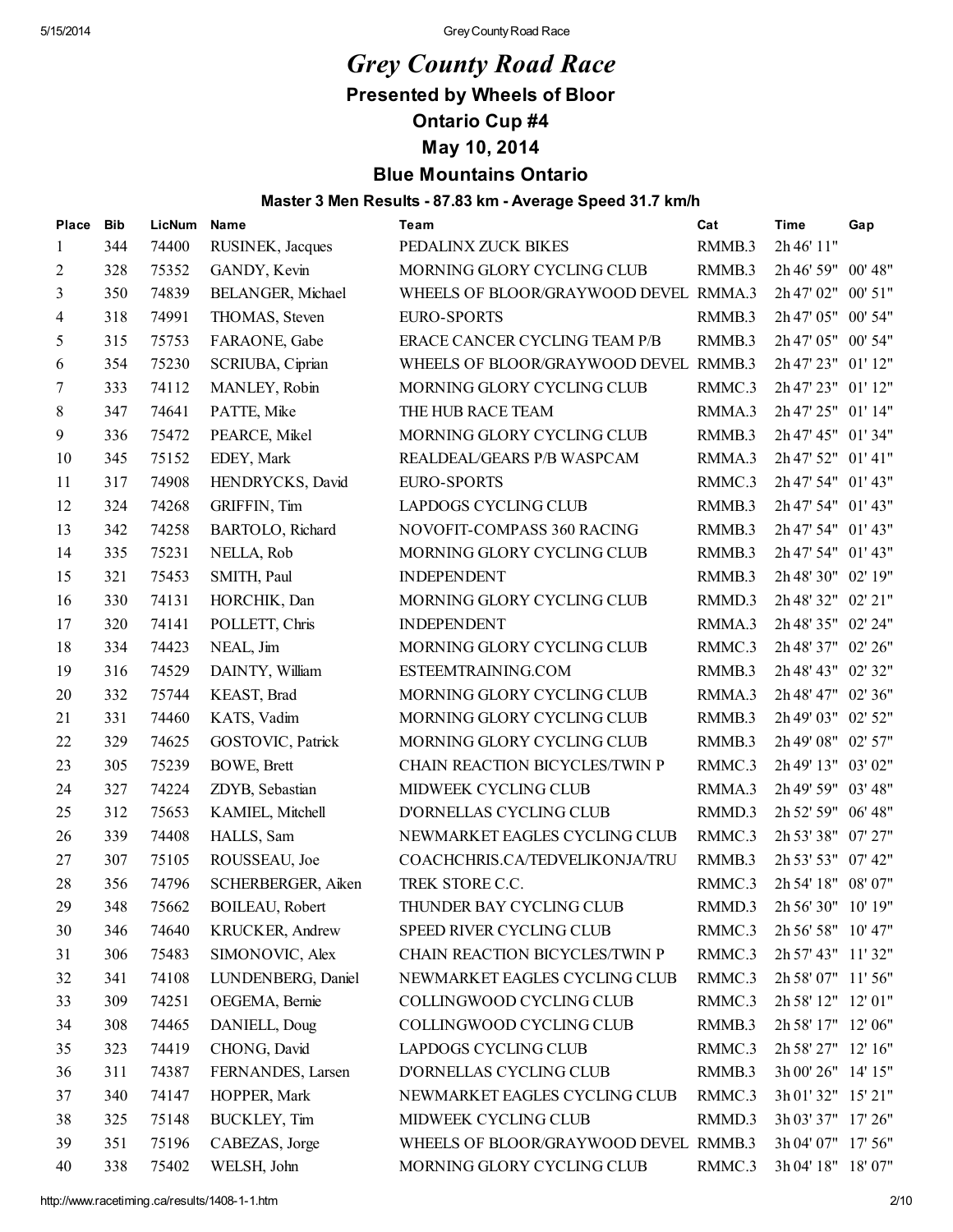| 5/15/2014  |     |       |                       | Grey County Road Race                 |        |                    |         |
|------------|-----|-------|-----------------------|---------------------------------------|--------|--------------------|---------|
| 41         | 322 | 74805 | GANTLEY, Jim          | KURZAWINSKI COACH - BIKE ZONE         | RMMB.3 | 3h 04' 18" 18' 07" |         |
| 42         | 310 | 74417 | SMITH, Oren           | COLLINGWOOD CYCLING CLUB              | RMMA.3 | 3h 04' 59" 18' 48" |         |
| 43         | 319 | 75461 | MACDONALD, Mark       | <b>INDEPENDENT</b>                    | RMMC.3 | 3h 07' 28" 21' 17" |         |
| 44         | 326 | 74036 | LONGFIELD, Michael    | MIDWEEK CYCLING CLUB                  | RMMA.3 | 3h 08' 54" 22' 43" |         |
| 45         | 343 | 74475 | GIL, Philip           | NOVOFIT-COMPASS 360 RACING            | RMMB.3 | 3h 09' 50" 23' 39" |         |
| 46         | 349 | 74290 | BALAZIC, Alan         | WATERLOO CYCLING CLUB                 | RMMB.3 | 3h 10' 05" 23' 54" |         |
| 47         | 301 | 75005 | DEWSBURY, Nigel       | BARRIE/SIMCOE CYCLING CLUB            | RMMB.3 | 3h 10' 35" 24' 24" |         |
| 48         | 314 | 74038 | <b>SCHER, Michael</b> | <b>DARK HORSE FLYERS</b>              | RMMC.3 | 3h 10' 45" 24' 34" |         |
| 49         | 352 | 75566 | CASH, Joel            | WHEELS OF BLOOR/GRAYWOOD DEVEL RMMD.3 |        | 3h 14' 54"         | 28' 43" |
| 50         | 313 | 74880 | BINGHAM, Richard      | <b>DARK HORSE FLYERS</b>              | RMMC.3 | 3h 16' 00" 29' 49" |         |
| <b>DNF</b> | 337 | 74456 | PHILLIPS, Peter       | MORNING GLORY CYCLING CLUB            | RMMC.3 | <b>DNF</b>         |         |
| <b>DNF</b> | 302 | 75410 | STROUD, Michael       | <b>BEACHES CYCLING CLUB</b>           | RMMC.3 | <b>DNF</b>         |         |
| <b>DNS</b> | 303 | 75732 | YAZWINSKI, Rick       | <b>BLACKSMITH CYCLE</b>               | RMMB.3 | <b>DNS</b>         |         |
| <b>DNS</b> | 353 | 75671 | RITCHIE, Don          | WHEELS OF BLOOR/GRAYWOOD DEVEL RMMB.3 |        | <b>DNS</b>         |         |
| <b>DNS</b> | 304 | 75577 | ALDRIDGE, William     | <b>CHAIN REACTION BICYCLES/TWIN P</b> | RMMB.3 | <b>DNS</b>         |         |
| NP         | 355 | 75358 | SPICER, Josh          | WHEELS OF BLOOR/GRAYWOOD DEVEL RMMA.3 |        | NP                 |         |
|            |     |       |                       |                                       |        |                    |         |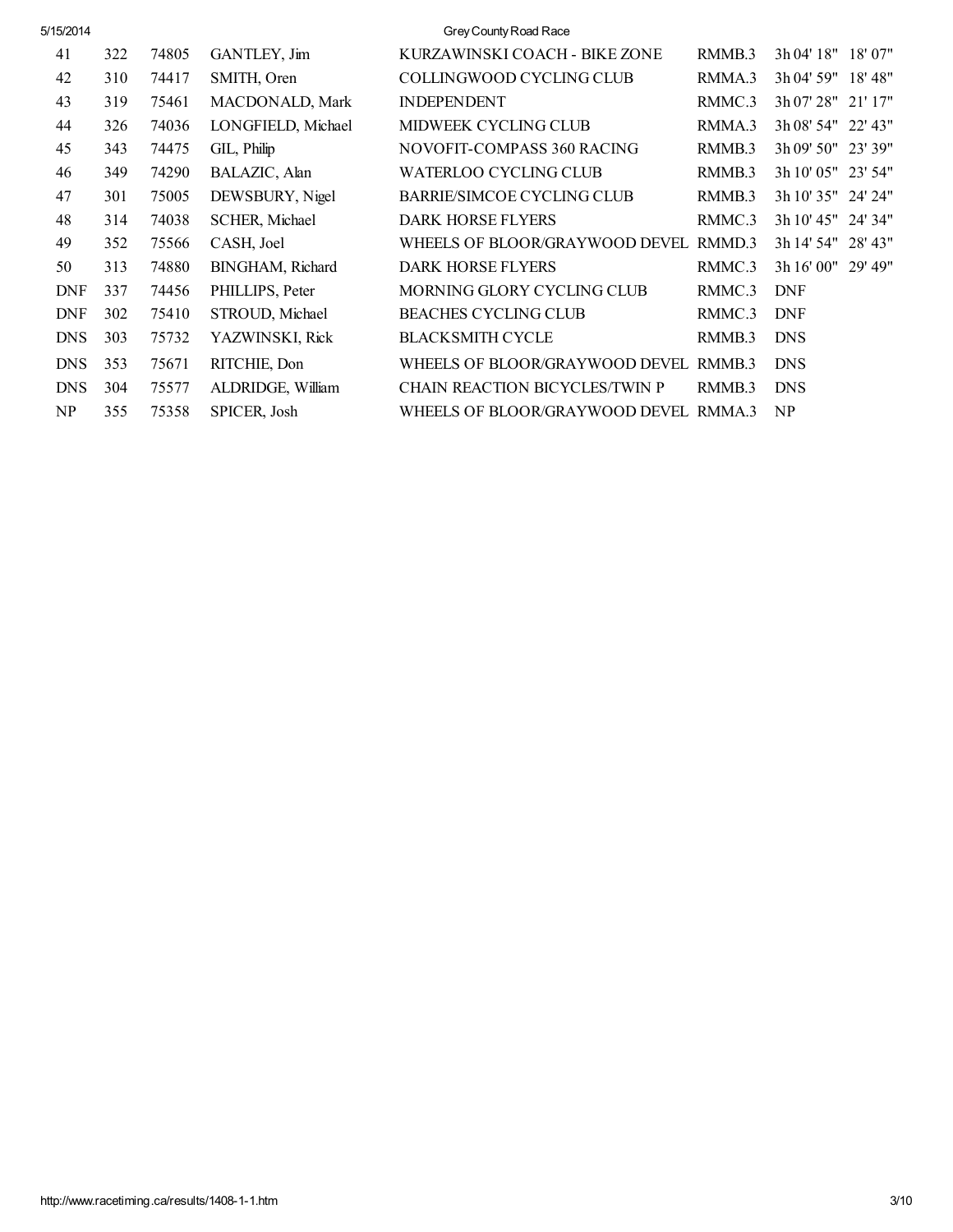# *Grey County Road Race*

Presented by Wheels of Bloor

Ontario Cup #4

May 10, 2014

# Blue Mountains Ontario

Master / Elite 3 / Jr Women Results - 87.83 km - Average Speed 29.9 km/h

| <b>Place</b>   | <b>Bib</b> | LicNum | <b>Name</b>           | Team                           | Cat              | <b>Time</b>        | Gap     |
|----------------|------------|--------|-----------------------|--------------------------------|------------------|--------------------|---------|
| 1              | 420        | 74666  | MASUN, Katya          | LAPDOGS CYCLING CLUB           | <b>RWMA</b>      | 2h 56' 11"         |         |
| $\overline{c}$ | 401        | 74347  | SPRUYT, Joyce         | COACHCHRIS.CA/TEDVELIKONJA/TRU | RWE <sub>3</sub> | 2h 57' 09" 00' 58" |         |
| 3              | 418        | 74077  | NADON, Marie-pierre   | TWO WHEEL RACING               | <b>RWJ</b>       | 2h 57' 09"         | 00' 58" |
| 4              | 406        | 74401  | GAUTHIER, Jacqueline  | KURZAWINSKI COACH - BIKE ZONE  | RWE <sub>3</sub> | 2h 58' 09" 01' 58" |         |
| 5              | 423        | 75419  | FRIESEN, Catherine    | <b>INDEPENDENT</b>             | <b>RWMB</b>      | 2h 59' 57" 03' 46" |         |
| 6              | 402        | 74181  | PICIGA, Natascha      | <b>GIANT TORONTO</b>           | RWE <sub>3</sub> | 3h 01' 29" 05' 18" |         |
| 7              | 411        | 74037  | MORLEY, Alexandra     | REALDEAL/GEARS P/B WASPCAM     | RWE <sub>3</sub> | 3h 01' 46" 05' 35" |         |
| 8              | 410        | 74532  | HOPE, Barbara         | REALDEAL/GEARS P/B WASPCAM     | RWE <sub>3</sub> | 3h 02' 24" 06' 13" |         |
| 9              | 409        | 74601  | ELLIOTT, Andrea       | PORT HOPE BICYCLE              | RWE <sub>3</sub> | 3h 02' 34" 06' 23" |         |
| 10             | 419        | 74089  | JENNISON, Rebecka     | COACHCHRIS.CA/TEDVELIKONJA/TRU | <b>RWMA</b>      | 3h 03' 30" 07' 19" |         |
| 11             | 413        | 74377  | FOXCROFT, Paige       | CYCLE SOLUTIONS ANGRY JOHNNY'S | <b>RWJ</b>       | 3h 08' 54" 12' 43" |         |
| 12             | 408        | 74020  | HOWARD, Kendra        | MIDWEEK CYCLING CLUB           | RWE <sub>3</sub> | 3h 10' 42" 14' 31" |         |
| 13             | 404        | 74528  | MAUSSER, Amy          | <b>INDEPENDENT</b>             | RWE <sub>3</sub> | 3h 11' 30" 15' 19" |         |
| 14             | 422        | 75507  | VERHAEGHE, Connie     | HAMILTON CYCLING CLUB, ANCASTE | <b>RWMC</b>      | 3h 11' 30" 15' 19" |         |
| 15             | 405        | 74672  | SKUBEL, Rachel        | <b>KALLISTO-FCV</b>            | RWE <sub>3</sub> | 3h 11' 54" 15' 43" |         |
| 16             | 407        | 75224  | MIZUHARA, Thea        | LAPDOGS CYCLING CLUB           | RWE <sub>3</sub> | 3h 12' 01" 15' 50" |         |
| 17             | 416        | 74204  | LOWRY, Hillary        | TEAM NCCH P/B DEC EXPRESS      | <b>RWJ</b>       | 3h 12' 44" 16' 33" |         |
| 18             | 403        | 74422  | COSTON, Courtney      | <b>INDEPENDENT</b>             | RWE <sub>3</sub> | 3h 14' 15" 18' 04" |         |
| 19             | 421        | 74330  | LENTINI, Nicole       | MORNING GLORY CYCLING CLUB     | <b>RWMA</b>      | 3h 21' 10" 24' 59" |         |
| 20             | 414        | 74158  | CRESWICKE, Farleigh   | <b>KALLISTO-FCV</b>            | <b>RWJ</b>       | 3h 25' 51" 29' 40" |         |
| 21             | 425        | 75506  | MAZOWIEC, Ola         | <b>LAPDOGS CYCLING CLUB</b>    | <b>RWMA</b>      | 3h 33' 51" 37' 40" |         |
| 22             | 412        | 74315  | MARK, Tracy           | SUDBURY CYCLING CLUB           | RWE <sub>3</sub> | 3h 37' 33" 41' 22" |         |
| <b>DNF</b>     | 417        | 74338  | WEST, Ruby            | TEAM NCCH P/B DEC EXPRESS      | <b>RWJ</b>       | <b>DNF</b>         |         |
| <b>DNF</b>     | 424        | 75240  | COHEN-WHITE, Melissa  | <b>REACTIVATED RACING</b>      | <b>RWMB</b>      | <b>DNF</b>         |         |
| NP             | 415        | 74202  | DESOUSA, Naomi        | TEAM NCCH P/B DEC EXPRESS      | <b>RWJ</b>       | NP                 |         |
| NP             | 538        | 75110  | MCKENZIE-PICOT, Sarah | COACHCHRIS.CA/TEDVELIKONJA/TRU | RWE <sub>3</sub> | <b>NP</b>          |         |
| NP             | 539        | 74787  | RATELLE, Erin         | CYCLES LONDON RACING TEAM      | RWE <sub>3</sub> | NP                 |         |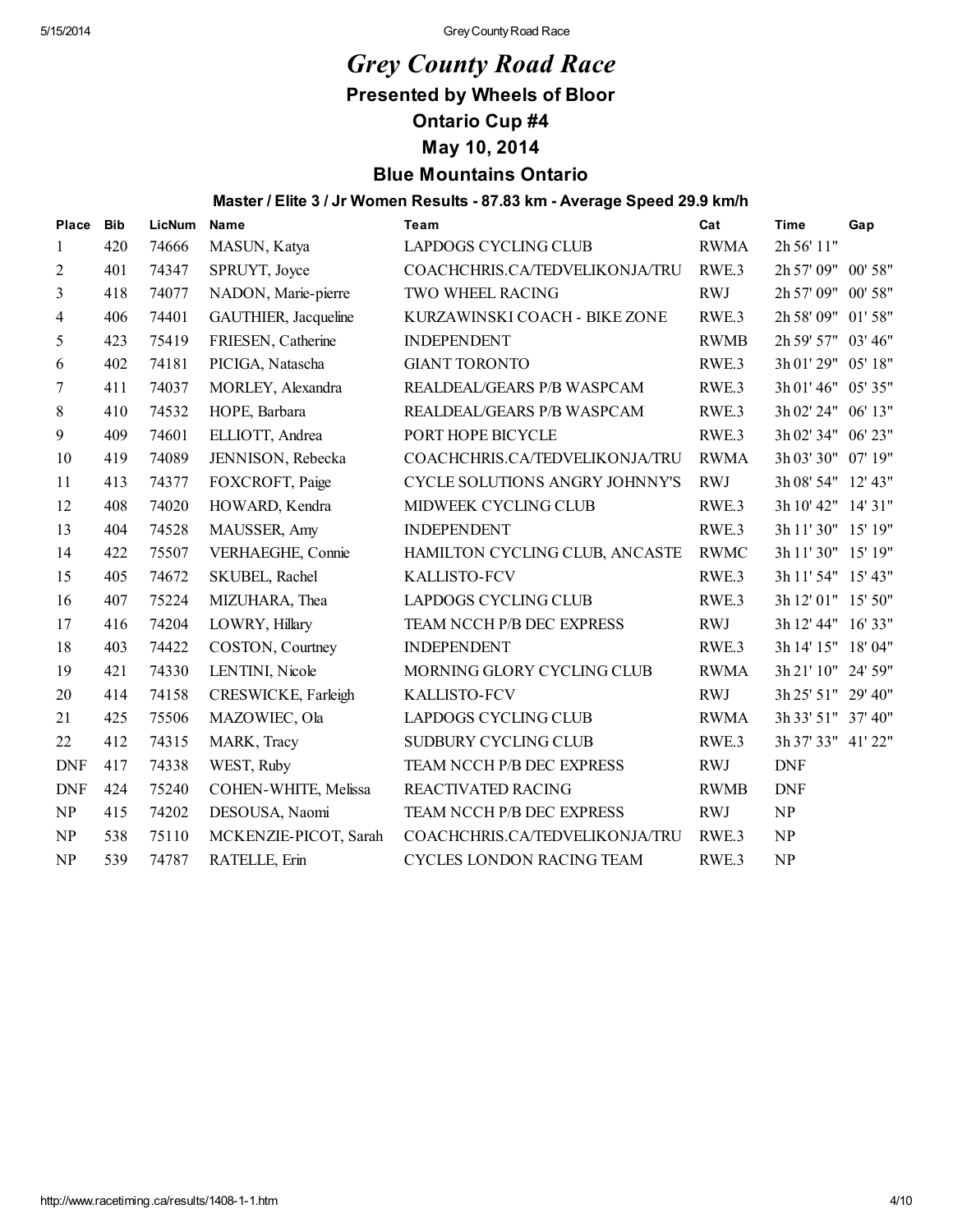# *Grey County Road Race*

## Presented by Wheels of Bloor

Ontario Cup #4

## May 10, 2014

### Blue Mountains Ontario

### Junior Women Results - 87.83 km - Average Speed 29.7 km/h

| Place Bib      |     | LicNum Name |                     | Team                           | Cat        | Time               | Gap |
|----------------|-----|-------------|---------------------|--------------------------------|------------|--------------------|-----|
| $\mathbf{1}$   | 418 | 74077       | NADON, Marie-pierre | <b>TWO WHEEL RACING</b>        | <b>RWJ</b> | 2h 57' 09"         |     |
| 2              | 413 | 74377       | FOXCROFT, Paige     | CYCLE SOLUTIONS ANGRY JOHNNY'S | RWJ        | 3h 08' 54" 11' 45" |     |
| $\mathbf{3}$   | 416 | 74204       | LOWRY, Hillary      | TEAM NCCH P/B DEC EXPRESS      | <b>RWJ</b> | 3h 12' 44" 15' 35" |     |
| $\overline{4}$ | 414 | 74158       | CRESWICKE, Farleigh | <b>KALLISTO-FCV</b>            | RWJ        | 3h 25' 51" 28' 42" |     |
| DNF            | 417 | 74338       | WEST, Ruby          | TEAM NCCH P/B DEC EXPRESS      | RWJ        | <b>DNF</b>         |     |
| NP.            | 415 | 74202       | DESOUSA, Naomi      | TEAM NCCH P/B DEC EXPRESS      | RWJ        | NP                 |     |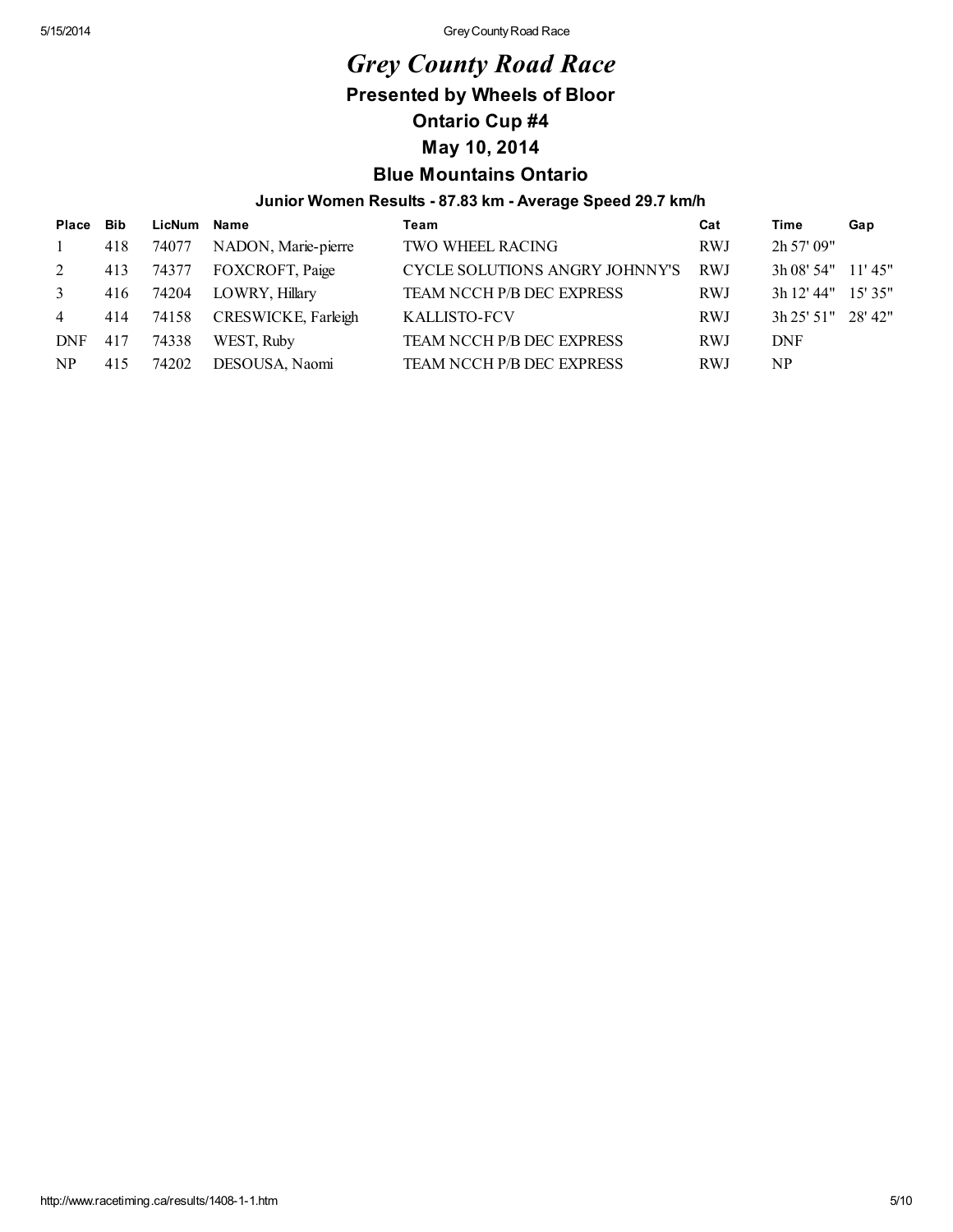# *Grey County Road Race*

Presented by Wheels of Bloor

Ontario Cup #4

May 10, 2014

## Blue Mountains Ontario

### Elite 3 Women Results - 87.83 km - Average Speed 29.7 km/h

| <b>Place</b> | <b>Bib</b> | <b>LicNum</b> | Name                  | Team                             | Cat              | <b>Time</b>        | Gap       |
|--------------|------------|---------------|-----------------------|----------------------------------|------------------|--------------------|-----------|
| 1            | 401        | 74347         | SPRUYT, Joyce         | COACHCHRIS.CA/TEDVELIKONJA/TRU   | RWE <sub>3</sub> | 2h 57' 09"         |           |
| 2            | 406        | 74401         | GAUTHIER, Jacqueline  | KURZAWINSKI COACH - BIKE ZONE    | RWE <sub>3</sub> | 2h 58' 09" 01' 00" |           |
| 3            | 402        | 74181         | PICIGA, Natascha      | <b>GIANT TORONTO</b>             | RWE <sub>3</sub> | 3h 01' 29" 04' 20" |           |
| 4            | 411        | 74037         | MORLEY, Alexandra     | REALDEAL/GEARS P/B WASPCAM       | RWE <sub>3</sub> | 3h 01' 46" 04' 37" |           |
| 5            | 410        | 74532         | HOPE, Barbara         | REALDEAL/GEARS P/B WASPCAM       | RWE <sub>3</sub> | 3h 02' 24" 05' 15" |           |
| 6            | 409        | 74601         | ELLIOTT, Andrea       | PORT HOPE BICYCLE                | RWE <sub>3</sub> | 3h 02' 34" 05' 25" |           |
| 7            | 408        | 74020         | HOWARD, Kendra        | <b>MIDWEEK CYCLING CLUB</b>      | RWE <sub>3</sub> | 3h 10' 42" 13' 33" |           |
| 8            | 404        | 74528         | MAUSSER, Amy          | <b>INDEPENDENT</b>               | RWE <sub>3</sub> | 3h 11' 30" 14' 21" |           |
| 9            | 405        | 74672         | SKUBEL, Rachel        | <b>KALLISTO-FCV</b>              | RWE <sub>3</sub> | 3h 11' 54" 14' 45" |           |
| 10           | 407        | 75224         | MIZUHARA, Thea        | LAPDOGS CYCLING CLUB             | RWE <sub>3</sub> | 3h 12' 01"         | 14' 52"   |
| 11           | 403        | 74422         | COSTON, Courtney      | <b>INDEPENDENT</b>               | RWE.3            | 3h 14' 15" 17' 06" |           |
| 12           | 412        | 74315         | MARK, Tracy           | SUDBURY CYCLING CLUB             | RWE <sub>3</sub> | 3h 37' 33"         | $40'$ 24" |
| NP           | 538        | 75110         | MCKENZIE-PICOT, Sarah | COACHCHRIS.CA/TEDVELIKONJA/TRU   | RWE <sub>3</sub> | NP                 |           |
| NP           | 539        | 74787         | RATELLE, Erin         | <b>CYCLES LONDON RACING TEAM</b> | RWE <sub>3</sub> | NP                 |           |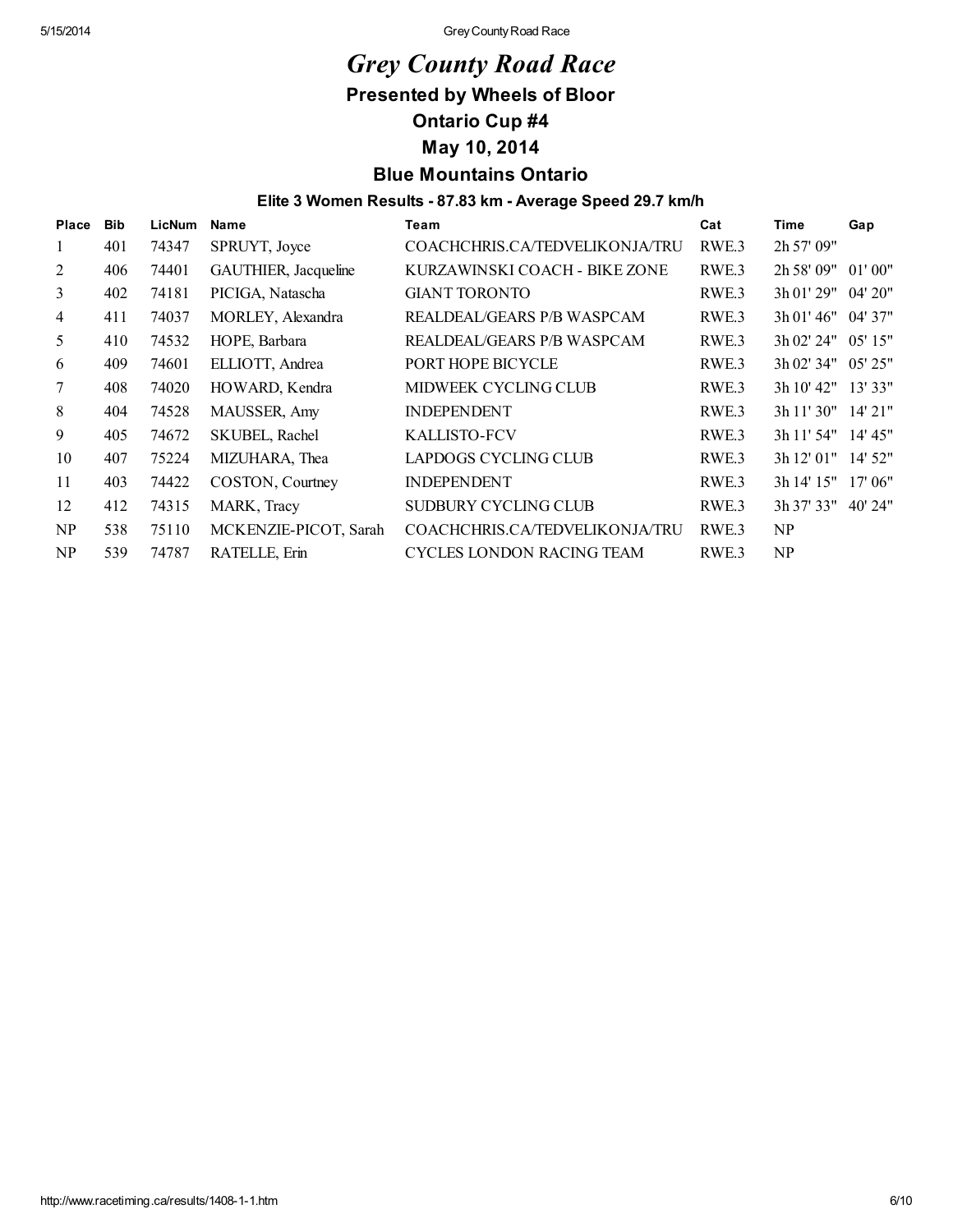# *Grey County Road Race*

Presented by Wheels of Bloor

Ontario Cup #4

## May 10, 2014

## Blue Mountains Ontario

### Master A Women Results - 87.83 km - Average Speed 29.9 km/h

| Place Bib |     | LicNum Name |                         | Team                                | Cat  | Time                 | Gap |
|-----------|-----|-------------|-------------------------|-------------------------------------|------|----------------------|-----|
|           | 420 | 74666       | MASUN, Katya            | LAPDOGS CYCLING CLUB                | RWMA | $2h\,56'$ 11"        |     |
| 2         | 419 |             | 74089 JENNISON, Rebecka | COACHCHRIS.CA/TEDVELIKONJA/TRU RWMA |      | 3h 03' 30" 07' 19"   |     |
| 3         | 421 |             | 74330 LENTINI, Nicole   | MORNING GLORY CYCLING CLUB          | RWMA | $3h$ 21' 10" 24' 59" |     |
| 4         | 425 |             | 75506 MAZOWIEC, Ola     | LAPDOGS CYCLING CLUB                | RWMA | 3h 33' 51" 37' 40"   |     |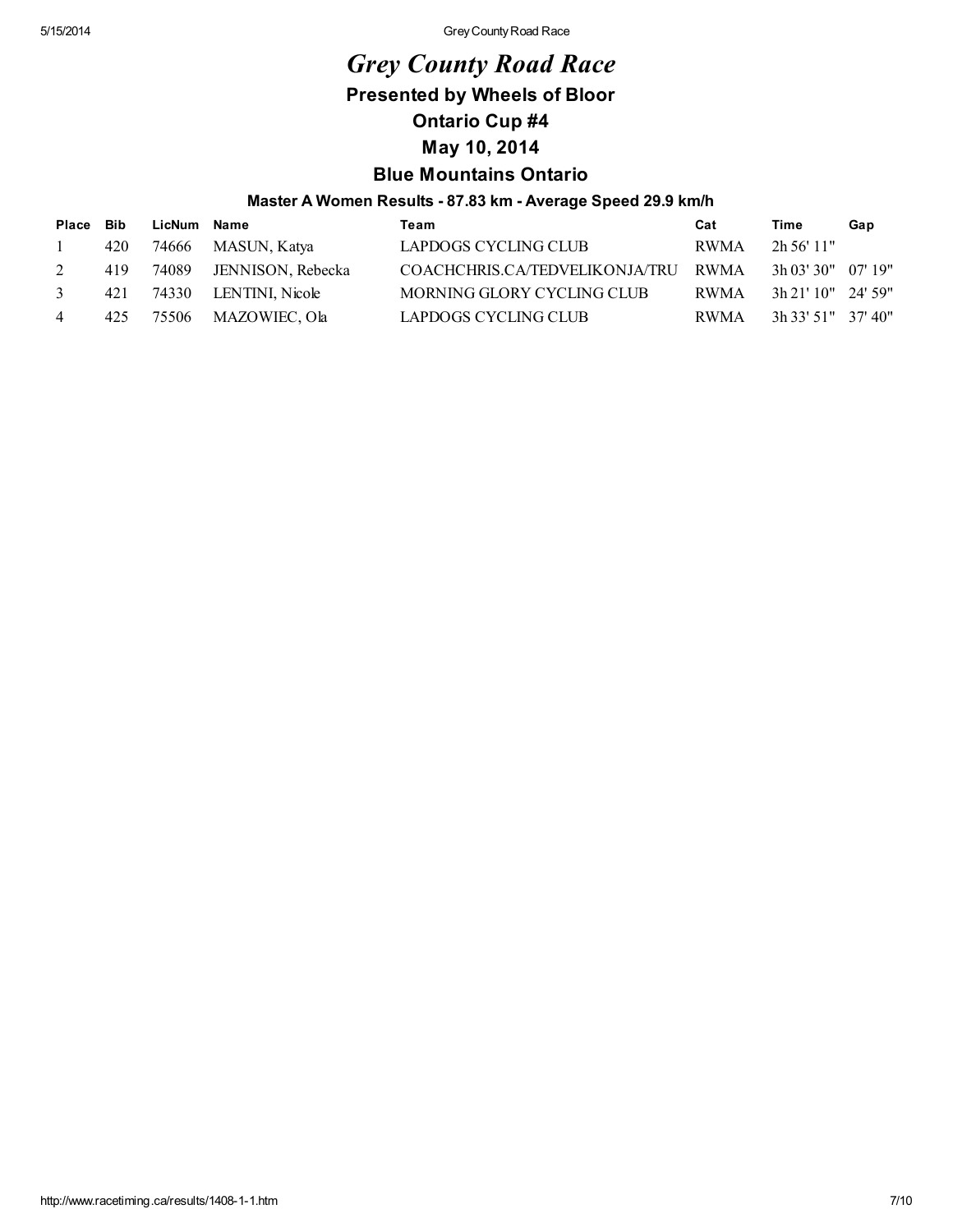# *Grey County Road Race*

Presented by Wheels of Bloor

Ontario Cup #4

May 10, 2014

# Blue Mountains Ontario

### Master B Women Results - 87.83 km - Average Speed 29.3 km/h

|     |     | Place Bib LicNum Name |                              | Team                                                 | Cat             | Time | Gap |
|-----|-----|-----------------------|------------------------------|------------------------------------------------------|-----------------|------|-----|
|     |     |                       | 423 75419 FRIESEN, Catherine | INDEPENDENT                                          | RWMB 2h 59' 57" |      |     |
|     |     |                       | 422 75507 VERHAEGHE, Connie  | HAMILTON CYCLING CLUB, ANCASTE RWMC 3h 11'30" 11'33" |                 |      |     |
| DNF | 424 |                       | 75240 COHEN-WHITE, Melissa   | REACTIVATED RACING                                   | RWMB            | DNF  |     |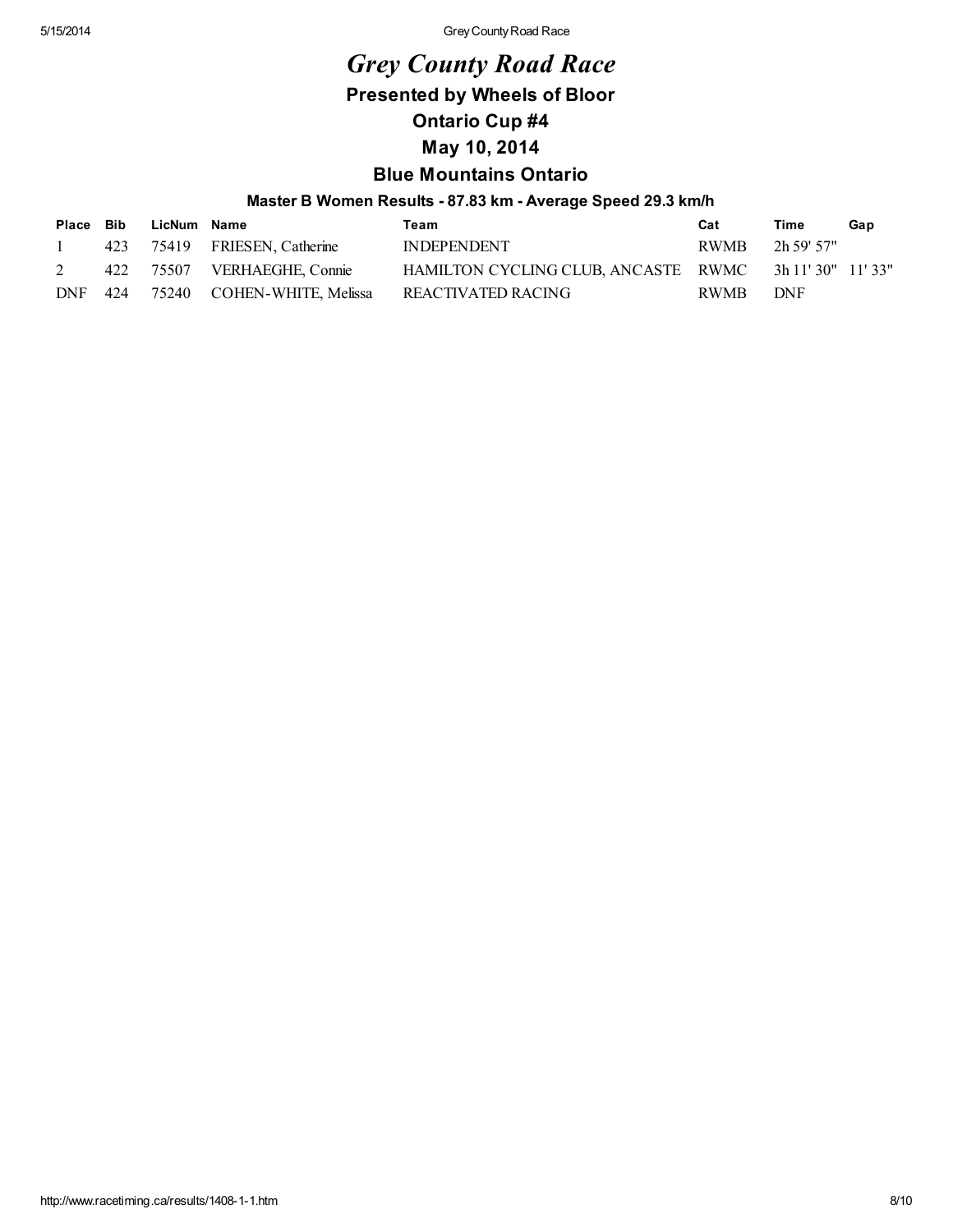# *Grey County Road Race*

Presented by Wheels of Bloor

Ontario Cup #4

May 10, 2014

# Blue Mountains Ontario

### Master 2 Men Results - 87.83 km - Average Speed 33.1 km/h

| Place | <b>Bib</b> | LicNum | Name                    | Team                                  | Cat    | <b>Time</b>        | Gap |
|-------|------------|--------|-------------------------|---------------------------------------|--------|--------------------|-----|
| 1     | 202        | 75288  | KRISS, Alan             | <b>B1 CIPOLLINI RACING CLUB</b>       | RMMB.2 | 2h 39' 20"         |     |
| 2     | 232        | 74414  | MILL, Andy              | SPEED RIVER CYCLING CLUB              | RMMB.2 | 2h 39' 34" 00' 14" |     |
| 3     | 221        | 74682  | BANDURCHIN, Michael     | MORNING GLORY CYCLING CLUB            | RMMB.2 | 2h 39' 34" 00' 14" |     |
| 4     | 226        | 74667  | PARSONS, Arthur         | MORNING GLORY CYCLING CLUB            | RMMB.2 | 2h 39' 37" 00' 17" |     |
| 5     | 217        | 74826  | SALVATI, Marco          | MBRC.ORG-GEARS                        | RMMB.2 | 2h 39' 44" 00' 24" |     |
| 6     | 216        | 74798  | WESTWOOD, Richard       | KURZAWINSKI COACH - BIKE ZONE         | RMMC.2 | 2h 39' 54" 00' 34" |     |
| 7     | 246        | 74595  | THOMAS, Graham          | <b>TEAM PBR</b>                       | RMMB.2 | 2h 40' 16" 00' 56" |     |
| 8     | 222        | 74611  | BRACHMAN, Christopher   | MORNING GLORY CYCLING CLUB            | RMMB.2 | 2h 40' 16" 00' 56" |     |
| 9     | 228        | 74283  | PHILBROOK, Charlie      | NOVOFIT-COMPASS 360 RACING            | RMMA.2 | 2h 40' 16" 00' 56" |     |
| 10    | 244        | 74349  | HOOPER, Lee             | <b>TEAM PBR</b>                       | RMMA.2 | 2h 40' 16" 00' 56" |     |
| 11    | 207        | 74707  | CHESTER, Stephen        | ERACE CANCER CYCLING TEAM P/B         | RMMB.2 | 2h 40' 34" 01' 14" |     |
| 12    | 238        | 74584  | SQUIRES, Charlie        | TEAM LONDON CYCLING                   | RMMD.2 | 2h 40' 56" 01' 36" |     |
| 13    | 211        | 74345  | <b>BULMANN, Rick</b>    | FOREST CITY VELODROME                 | RMMB.2 | 2h 40' 56" 01' 36" |     |
| 14    | 233        | 74278  | CATURAY, Mick           | TEAM IFG BY CYCLELOGIK/ENDUROS        | RMMB.2 | 2h 41' 09" 01' 49" |     |
| 15    | 239        | 74750  | PEARSON, Jan            | TEAM NCCH P/B DEC EXPRESS             | RMMB.2 | 2h 41' 13" 01' 53" |     |
| 16    | 236        | 74237  | LOUWS, Kees             | TEAM LONDON CYCLING                   | RMMC.2 | 2h 41' 16" 01' 56" |     |
| 17    | 201        | 74248  | CHAE, Peter             | <b>B1 CIPOLLINI RACING CLUB</b>       | RMMB.2 | 2h 41' 18" 01' 58" |     |
| 18    | 243        | 74589  | ELLIOTT, Patrick        | <b>TEAM PBR</b>                       | RMMB.2 | 2h 41' 18" 01' 58" |     |
| 19    | 231        | 75051  | TANIGUCHI, Michael      | <b>SILENT SPORTS</b>                  | RMMA.2 | 2h 41' 18" 01' 58" |     |
| 20    | 224        | 74724  | JONES, Graham           | MORNING GLORY CYCLING CLUB            | RMMB.2 | 2h 41' 32" 02' 12" |     |
| 21    | 248        | 74889  | MEEDER, Robert          | VELOCITY CYCLING CLUB INC.            | RMMB.2 | 2h 41' 38" 02' 18" |     |
| 22    | 212        | 75022  | MROWIEC, Conrad         | FOREST CITY VELODROME                 | RMMB.2 | 2h 41' 53" 02' 33" |     |
| 23    | 229        | 74270  | WILSON, Rob             | NOVOFIT-COMPASS 360 RACING            | RMMA.2 | 2h 41' 53" 02' 33" |     |
| 24    | 213        | 75384  | <b>BAILLIE</b> , Jayson | <b>INDEPENDENT</b>                    | RMMB.2 | 2h 43' 55" 04' 35" |     |
| 25    | 227        | 74221  | RANDS, Trevor           | MORNING GLORY CYCLING CLUB            | RMMB.2 | 2h 44' 49" 05' 29" |     |
| 26    | 241        | 74150  | CHAMBERS, Ian           | <b>TEAM PBR</b>                       | RMMB.2 | 2h 45' 32" 06' 12" |     |
| 27    | 240        | 74963  | AULD, Andrew            | <b>TEAM PBR</b>                       | RMMA.2 | 2h 45' 32" 06' 12" |     |
| 28    | 235        | 75002  | GONCALVES, Carlos       | TEAM LONDON CYCLING                   | RMMC.2 | 2h 45' 32" 06' 12" |     |
| 29    | 204        | 74091  | FALKENSTEIN, Lorne      | CYCLES LONDON RACING TEAM             | RMMC.2 | 2h 45' 45" 06' 25" |     |
| 30    | 245        | 74927  | O'CONNOR, Jamie         | <b>TEAM PBR</b>                       | RMMB.2 | 2h 46' 13" 06' 53" |     |
| 31    | 205        | 74357  | ABBEY, Garnett          | ERACE CANCER CYCLING TEAM P/B         | RMMC.2 | 2h 46' 46" 07' 26" |     |
| 32    | 209        | 75094  | HILL, Hugh              | ESTEEMTRAINING.COM                    | RMMC.2 | 2h 47' 03" 07' 43" |     |
| 33    | 225        | 75297  | MONETTE, Chris          | MORNING GLORY CYCLING CLUB            | RMMB.2 | 2h 47' 20" 08' 00" |     |
| 34    | 237        | 74200  | NARCISO, Joe            | TEAM LONDON CYCLING                   | RMMC.2 | 2h 48' 37" 09' 17" |     |
| 35    | 214        | 74753  | KER, Jeff               | <b>INDEPENDENT</b>                    | RMMB.2 | 2h 48' 50" 09' 30" |     |
| 36    | 210        | 74509  | JAMES, Dennis           | ESTEEMTRAINING.COM                    | RMMC.2 | 2h 49' 10" 09' 50" |     |
| 37    | 249        | 74699  | MARROUCH, Karim         | WHEELS OF BLOOR/GRAYWOOD DEVEL RMMB.2 |        | 2h 49' 40" 10' 20" |     |
| 38    | 206        | 74312  | BLATT, Warren           | ERACE CANCER CYCLING TEAM P/B         | RMMB.2 | 2h 51' 05" 11' 45" |     |
| 39    | 230        | 75052  | EDGINGTON, Scott        | <b>SILENT SPORTS</b>                  | RMMC.2 | 2h 51' 58" 12' 38" |     |
| 40    | 234        | 74521  | FOGELMAN, Gary          | TEAM IFG BY CYCLELOGIK/ENDUROS        | RMMB.2 | 2h 51' 58" 12' 38" |     |